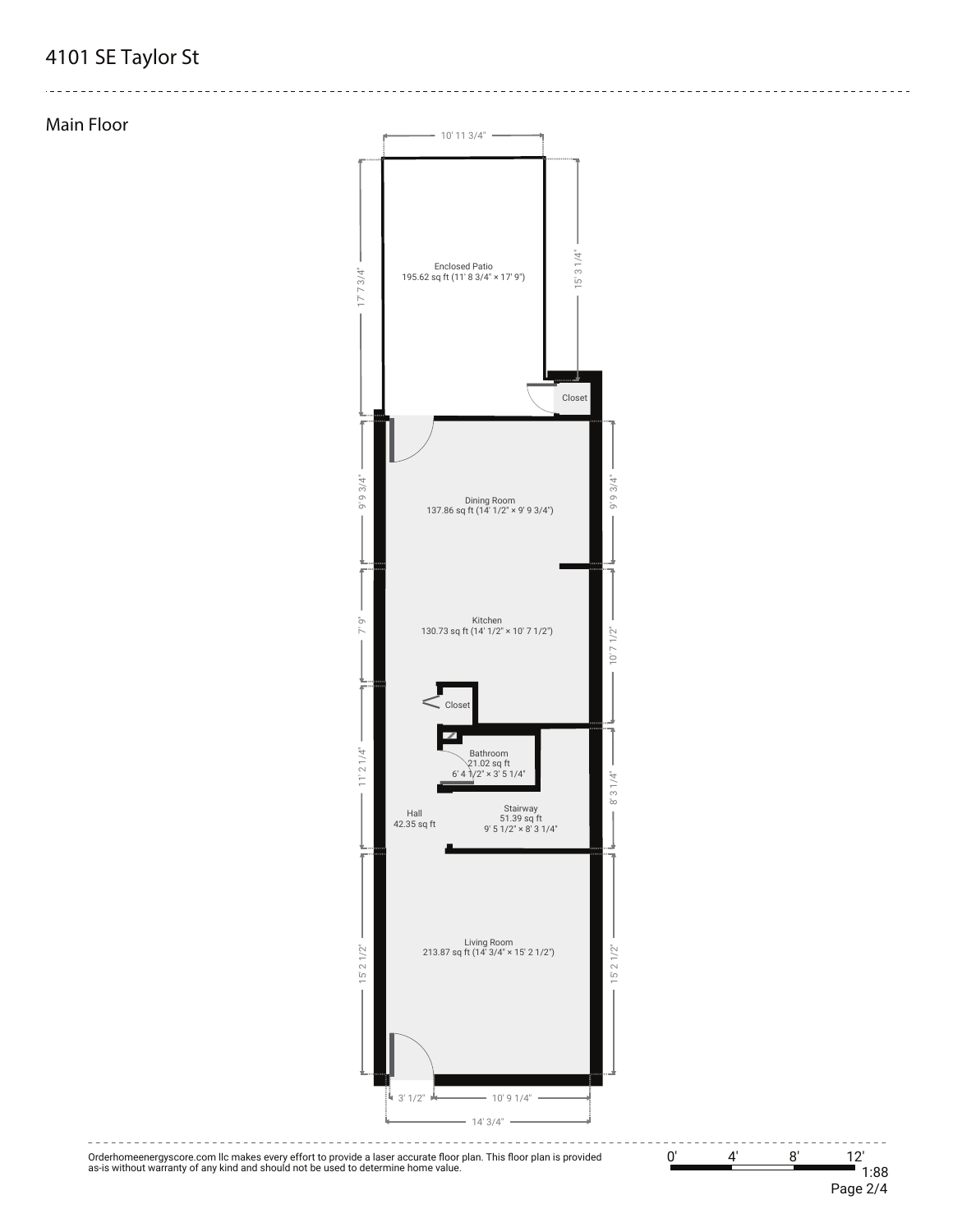## **4101 SE Taylor St**

**2nd Floor**



-----------------------

Orderhomeenergyscore.com llc makes every effort to provide a laser accurate floor plan. This floor plan is provided as-is without warranty of any kind and should not be used to determine home value.

0' 4' 8' 12' 1:88 Page 4/4